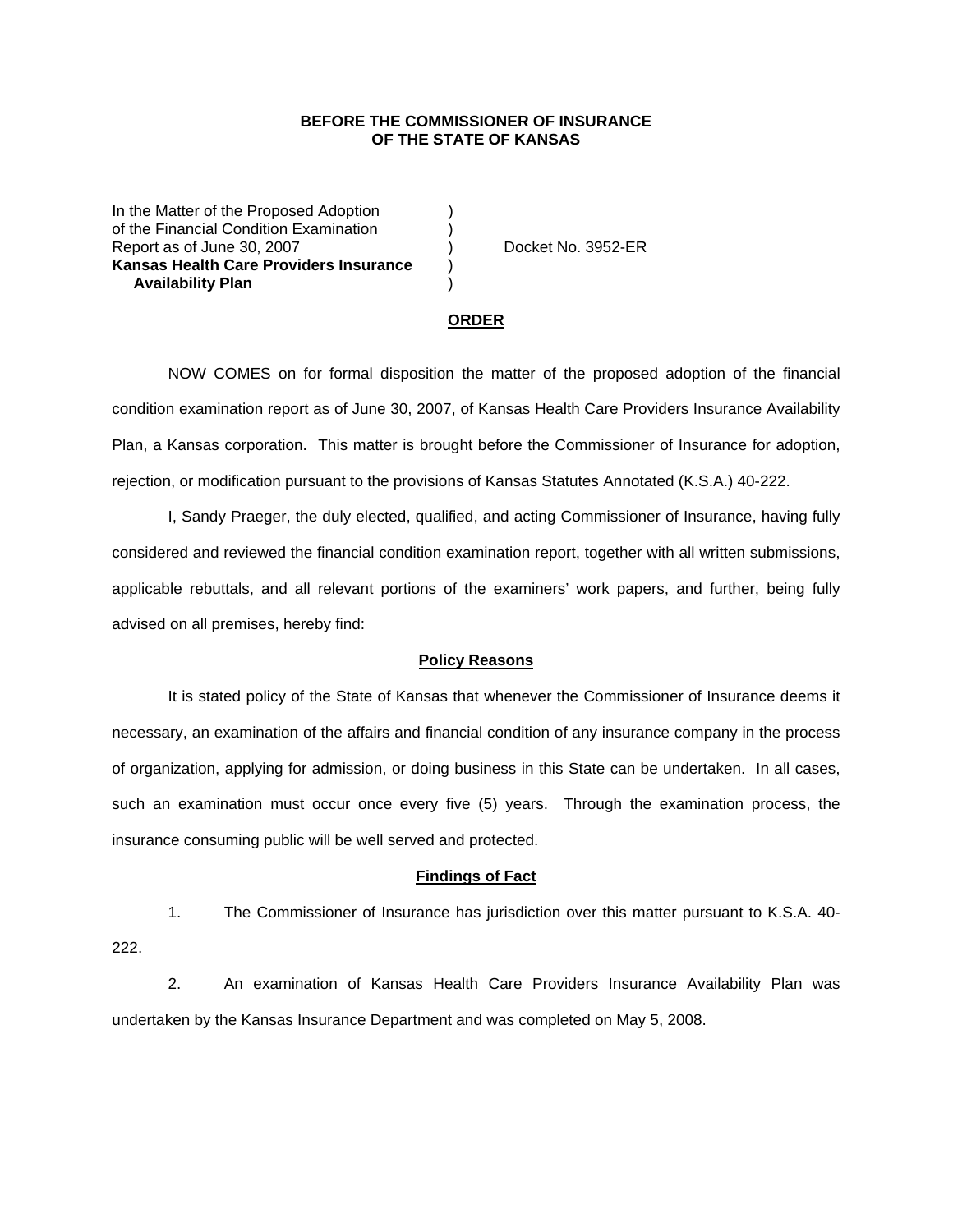3. The examiner-in-charge tendered and filed with the Kansas Insurance Department a verified written report of the examination within thirty (30) days following completion of the examination, to wit; May 5, 2008.

 4. Following receipt of the verified report, the Kansas Insurance Department transmitted the report to Kansas Health Care Providers Insurance Availability Plan on June 13, 2008, with a duly executed notice advising the company of its opportunity to prepare and submit to the Kansas Insurance Department a written submission or rebuttal with respect to any and all matters contained in the report. Kansas Health Care Providers Insurance Availability Plan was further advised that any written submission or rebuttal needed to be filed with the Kansas Insurance Department no later than thirty (30) days after receipt of the verified report.

 5. Kansas Health Care Providers Insurance Availability Plan filed a written acceptance of the verified report on June 18, 2008.

6. Based upon the written submission tendered by Kansas Health Care Providers Insurance Availability Plan, the company took no exceptions to matters contained in the verified report.

 7. Within thirty (30) days of the end of the time period allowed for written submission or rebuttal, the Commissioner of Insurance fully reviewed the report, together with all written submissions and rebuttals provided by Kansas Health Care Providers Insurance Availability Plan. The Commissioner of Insurance further reviewed all relevant workpapers.

 8. No other written submissions or rebuttals were submitted by Kansas Health Care Providers Insurance Availability Plan.

### **Conclusion of Law**

9. K.S.A. 40-222(k)(2) provides:

"Within 30 days of the end of the period allowed for the receipt of written submissions or rebuttals, the commissioner shall fully consider and review the report, together with any written submissions or rebuttals and any relevant portions of the examiners workpapers and enter an order:

(A) Adopting the examination report as filed or with modification or corrections. If the examination report reveals that the company is operating in violation of any law, regulation or prior order of the commissioner, the commissioner may order the company to take any action the commissioner considers necessary and appropriate to cure such violations; or